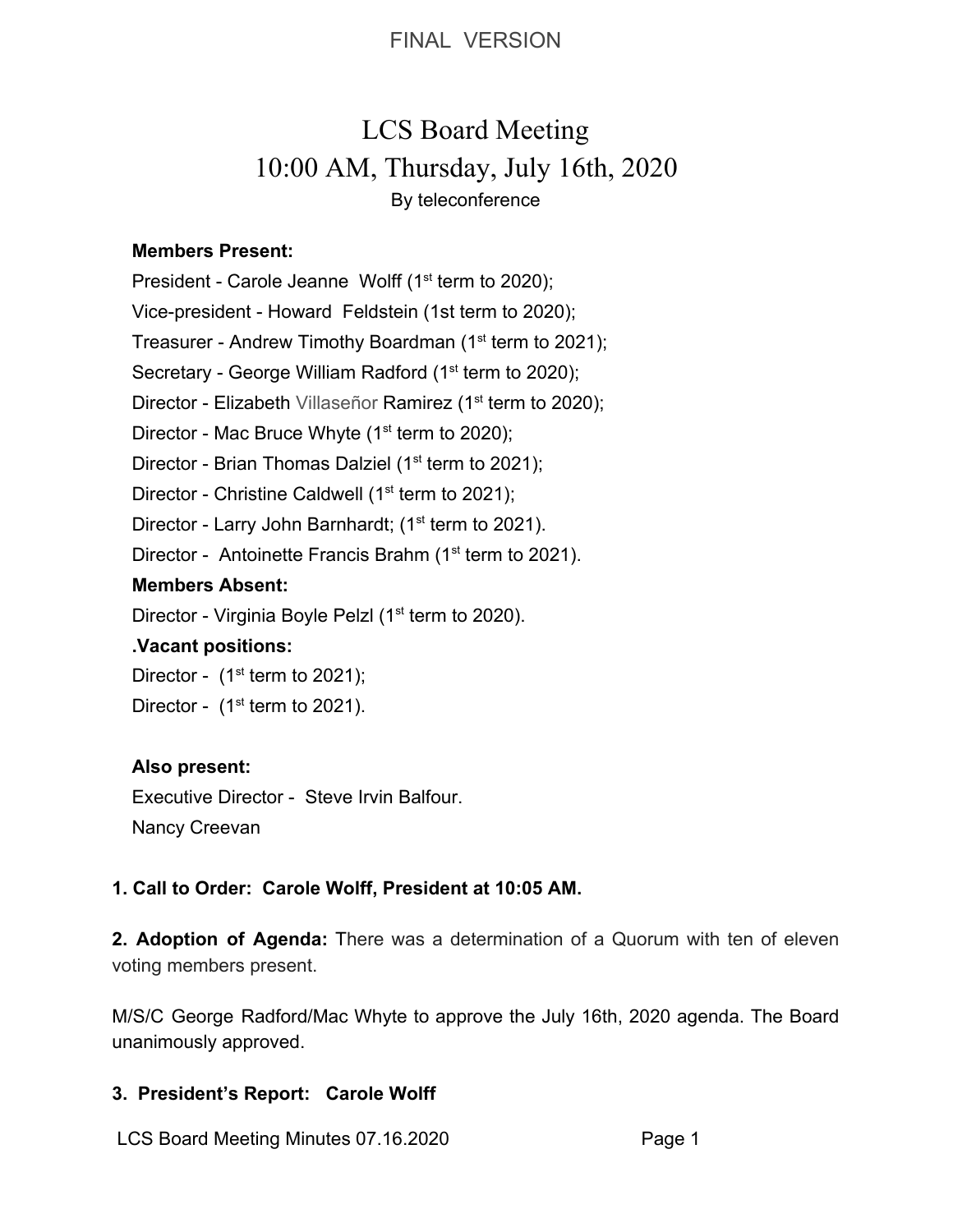Carole Wolff asked members to reserve Aug24/25 for a Board retreat following the planned AGM.

#### **4. Secretary's Report:** George Radford

● **Approval of the June 18th, 2020 Minutes:** M/S/C Tim Boardman/Howard Feldstein to approve the minutes of the June 18th, 2020 Board meeting with changes noted. The Board unanimously approved. **Motion Carried.**

#### **5. Executive Director's Report - July, 2020. Steven Balfour**

Steve reviewed with Board members the extensive campus improvements that have been made to accommodate safe reopening requirements.

A chapala representative is scheduled to inspect LCS preparations for reopening and issue a certificate of approval to open.

Phase One opening

Campus Hours 9-5, Monday through Friday? Main Campus Gardens Library ? Customer Service Office

Possible Activities to open If leaders and attendees willing:

Blood Pressure **Mindfulness** Low impact exercise Games, cards - 2 per table Discussion groups (w/limits) Tech classes

Renters: Lakeside AA, Al-Anon, Toastmasters, Nursing School legal, Insurance, hearing, eye one on one

LCS Board Meeting Minutes 07.16.2020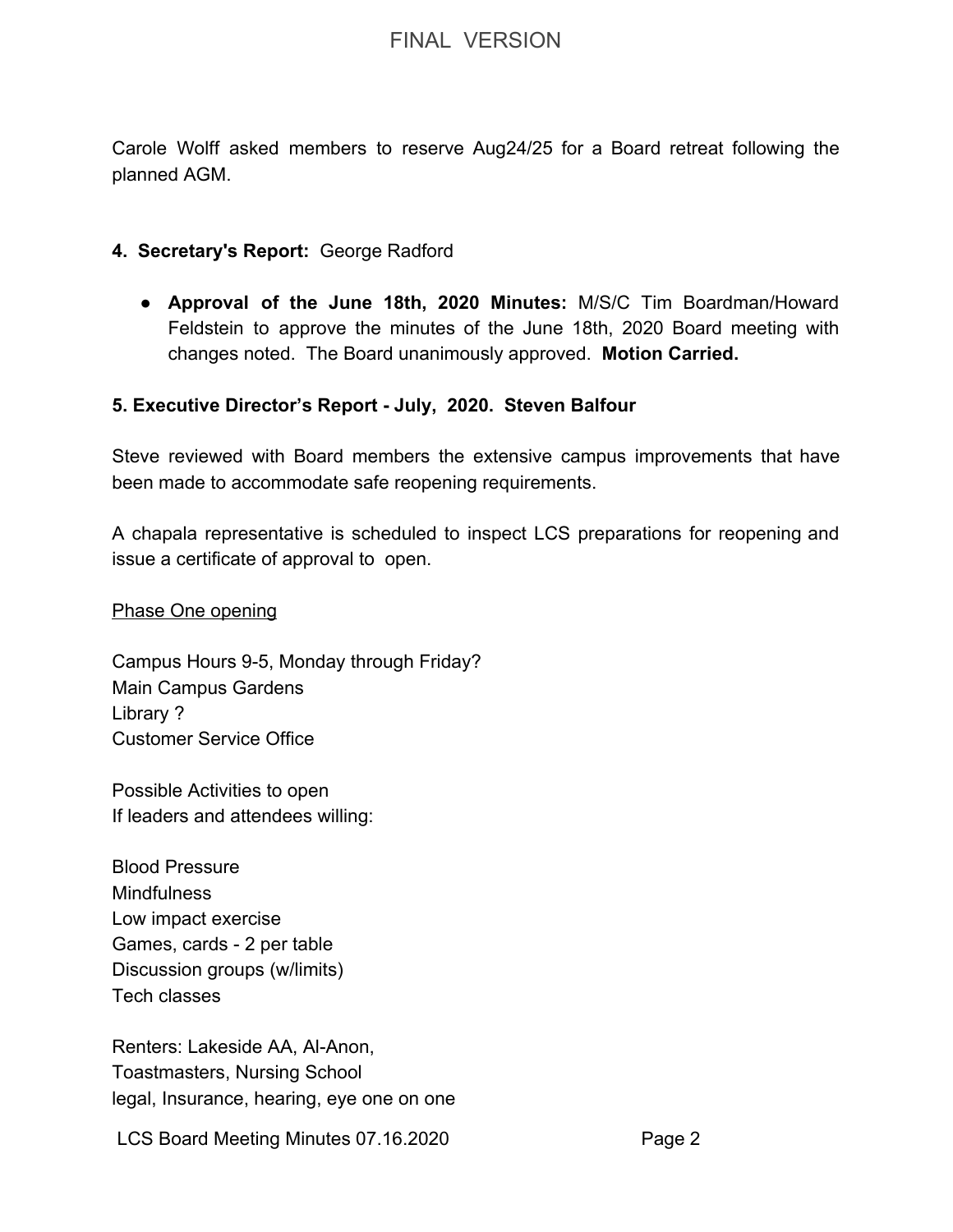Taller Autoestima, Classes de Bordado

Income Classes:

Spanish Classes - main campus Emergency Preparedness (when ready) Intro to Lakeside New Series Not sure when the audience will be ready for Prueba and PEP Classes

An appeal for reopening has been received from Cafe Corazon. No decision will be taken until more is known about the overall sequence and timing of activity restarts.

Steve will shortly issue a fourth appeal to members for donations.

**6. Treasurer's report:** Tim Boardman, Treasurer.

#### June 2020

Total revenue for the month just over \$207k. Expenses for the month includes \$60k for grounds maintenance and repairs including the purchase of 1 new lawn mower.

Year to date [YTD]

Unrestricted cash at the end of the month is \$956k or approximately 3 months of reduced operations.

M/S/C George Radford/Howard Feldstein to accept the July 2020 Treasurer's Board Report, Balance Sheet and other financial reports. Discussion. The Board unanimously approved. Copies of the reports are available in the LCS Office**. Motion Carried.**

## **8. Standing Committee Reports:**

● **Audit Committee**: Brian Dalziel, Chairperson.

A letter of complaint and other documents expressing grievances were received from LCS members Danielle Pagé and Karla Boentgen on July 7, 2020. In response to those statements, the Board of Directors made the following judgements: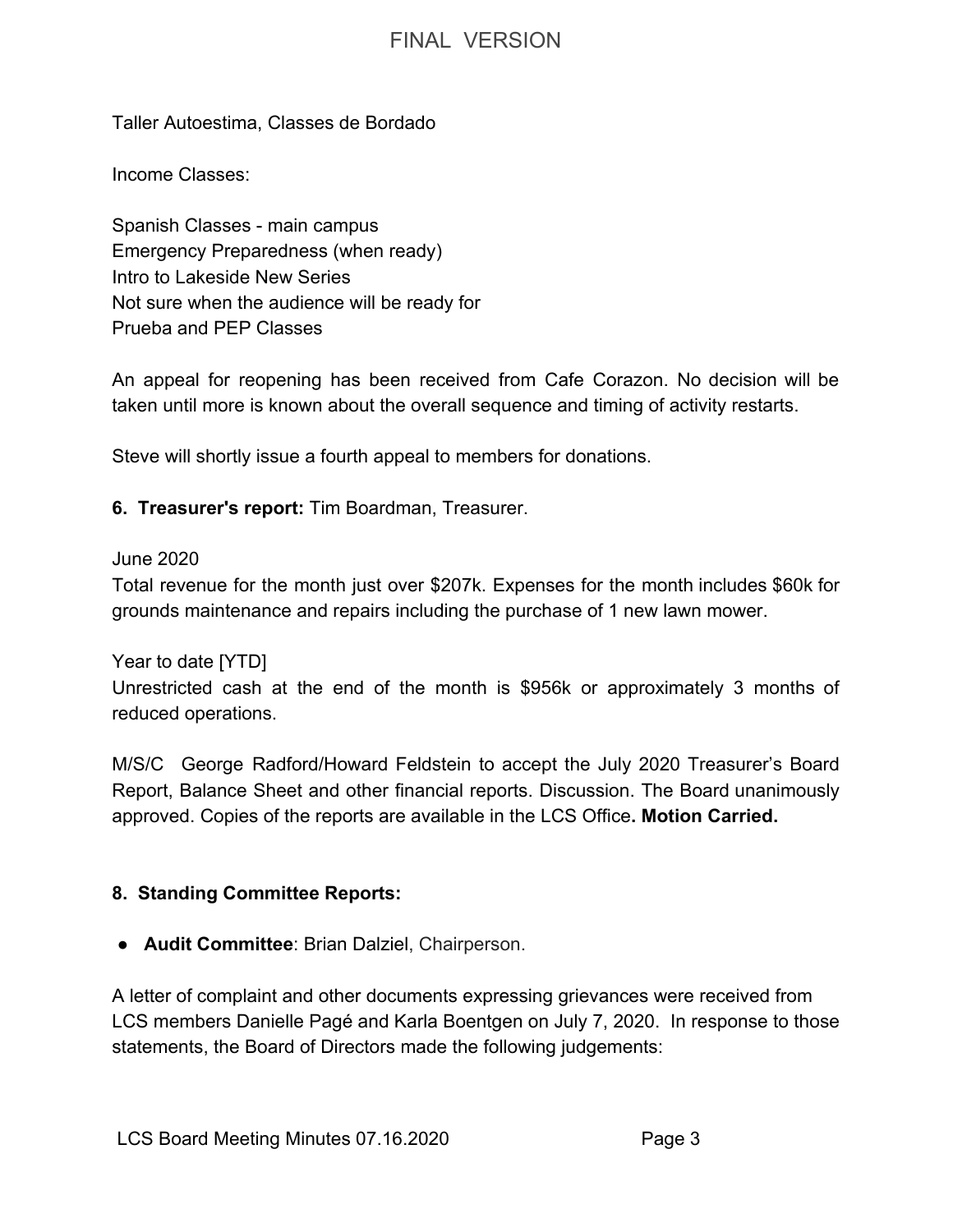(1) Earlier complaints from these and other members related to the 2019 Holiday Fair were resolved last month. Those resolutions are complete and have been adopted.

(2) A revised policy concerning political and religious expression on campus was adopted unanimously by the Board of Directors on June 18, 2020.

(3) The Audit Committee will draft revised procedures to clarify the process used to address complaints from members.

- ● **Campus Committee:** Howard Feldstein, Chairperson.
	- $\triangleright$  Howard presented an overview of a multi-phase plan to fund the purchase of the Molinari property and complete construction of the new ARTS Center using proceeds from the sale of the Wilkes center and some capital fundraising. The plan would take advantage of a possible matching \$100,000 USD donation from an anonymous member.
	- $\triangleright$  There was insufficient time for a review of the proposal. That will be scheduled subsequently.
	- $\triangleright$  Howard will send Board members a summary of the calculus developed to-date.
- **Community Committee:** Larry Barnhardt. Chairperson.

No report this month.

● **Program Committee**: Mac Whyte, Chairperson

Mac reported the focus of the committee at present is developing processes for the recruitment, orientation, and training for instructors, facilitators, and other personnel;

A instructor/ volunteer form has been developed

An instructor profile that reflects the characteristics that we (LCS) desire for programs has been completed.

Glorine and-Susana have begun development of a volunteer profile via a Google Docs.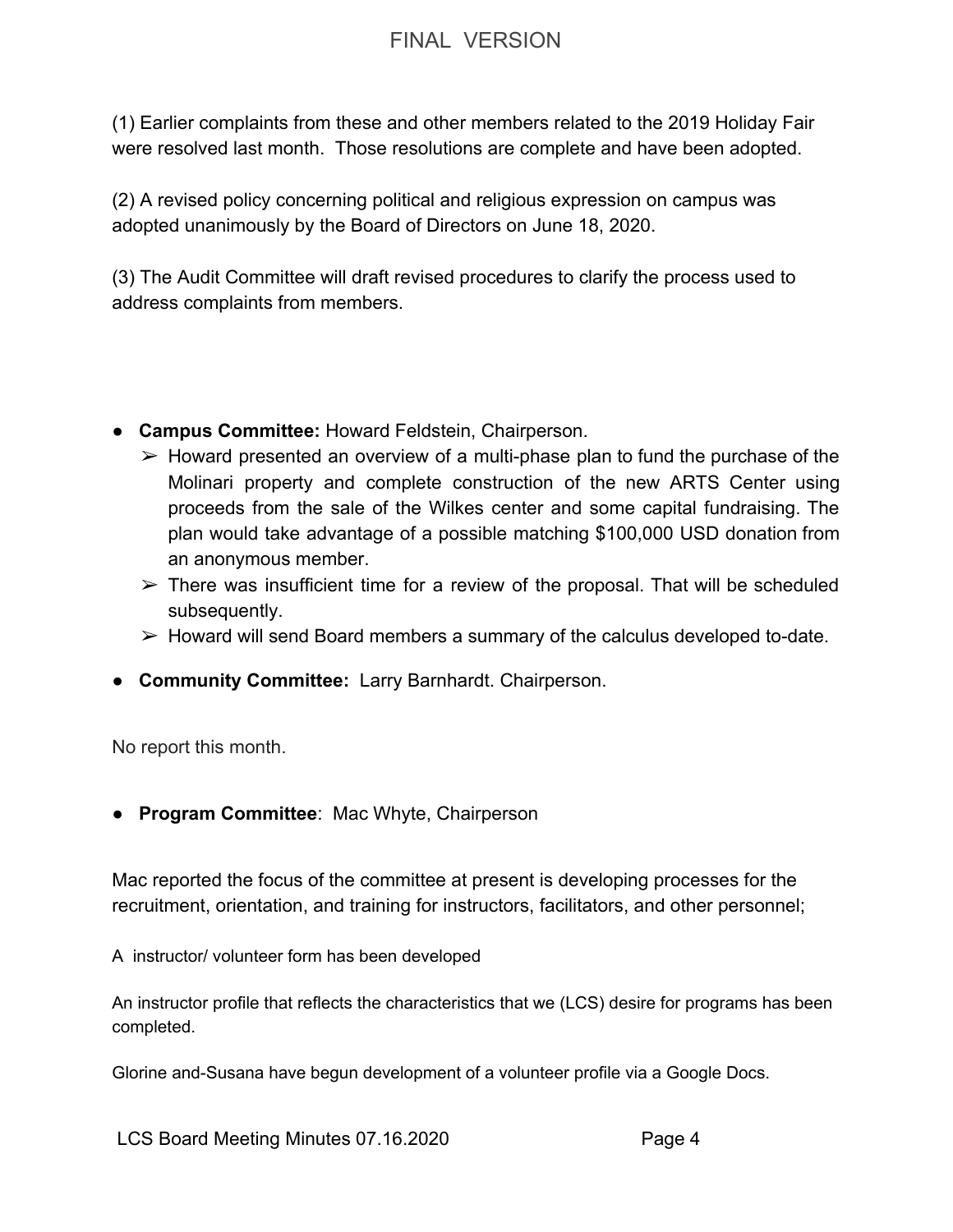**● Fund) Development Committee** George Radford, Chairperson.

No report this month.

### **9. Ad Hoc Capital Campaign Committee:** Steve Balfour. No report this month.

#### **10. Ad Hoc LCS 2.0 Project Management Committee:** Brian Dalziel, Chairperson.

No report this month.

#### **11. Ad hoc Committee for C-19 Planning George Radford**

The team continues to meet weekly to review financial status and develop plans for the gradual reopening of the LCS Campus.

## **12. Ad hoc Committee for Membership Renewals George Radford**

The team meets weekly to develop an email and phone campaign to reach lapsed members to encourage renewal. The program will launch next week with emails sent to a pilot group of approximately 220 lapsed members. Results are expected to be summarized in Early August.

#### **13. Ongoing activities**

The successful Reaching Out Program continues to check on the safety of local residents.

#### **14. Old Business:**

● None.

#### **15. Adjournment**

M/S/C George Radford/Tim Boardman to adjourn the meeting. The Board unanimously approved adjournment at 11:37 AM.

The next board meeting date will be Thursday, August 13th, 2020 at 10:00 AM using Zoom teleconference services.